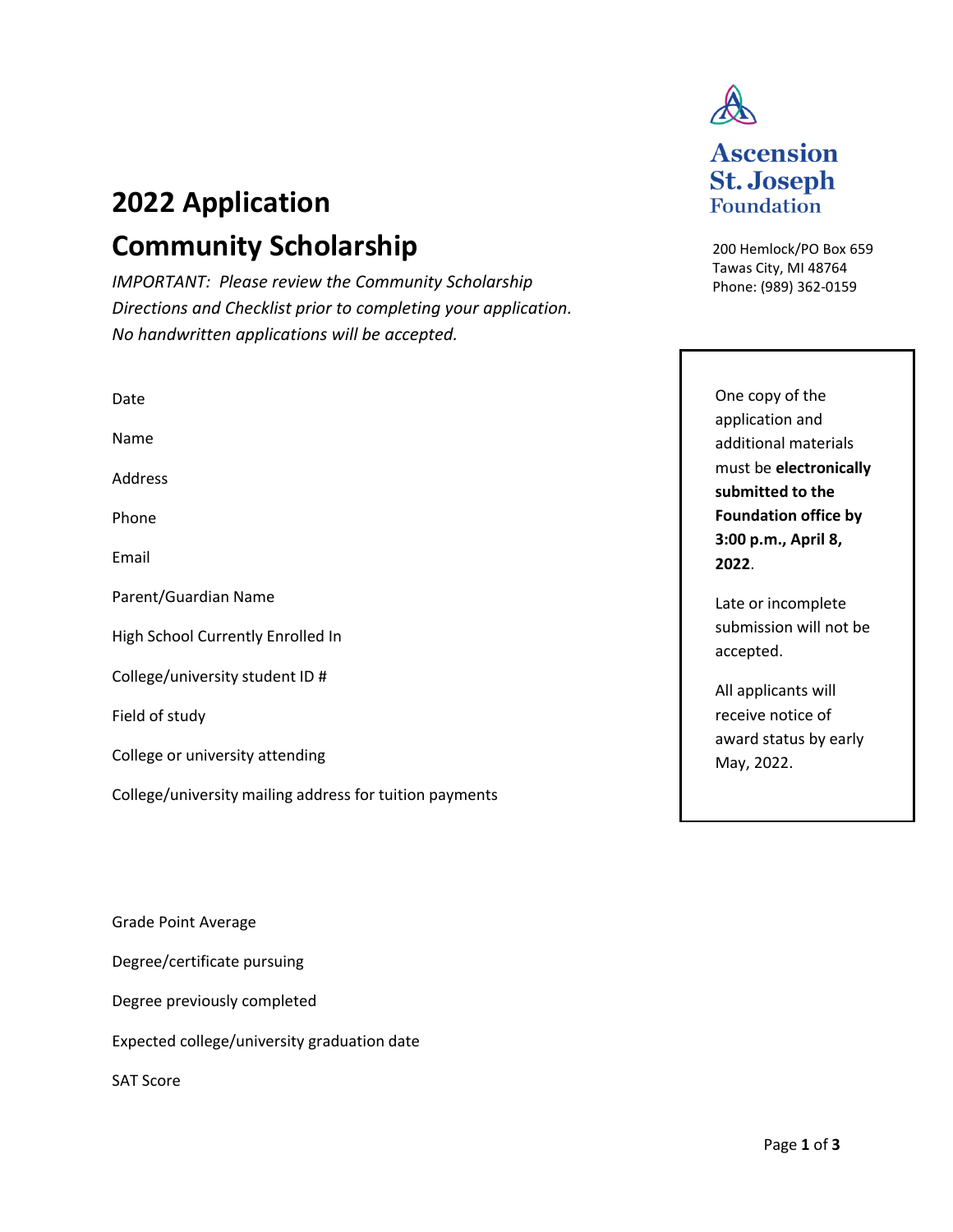What is your professional goal?

Enrolled in school:  $□$  Full-time ☐ Part-time

Gender: □ □ Male ☐ Female

☐ First time applicant ☐ Prior award recipient Year of award

#### **Extra-Curricular Activities**

Provide a detailed description, including time commitment, of extra-curricular activated you are currently involved in.

#### **Community Volunteer Programs/Projects**

Provide a detailed description, including time commitment, of community volunteer programs you are currently involved in.

#### **Scholarship Essay**

Please use the following space to provide your essay as to why you should be considered for a scholarship and explain what experiences have influenced your decision to pursue a career health care. Submission should be in an 11point font. Essay must not exceed 500 words.